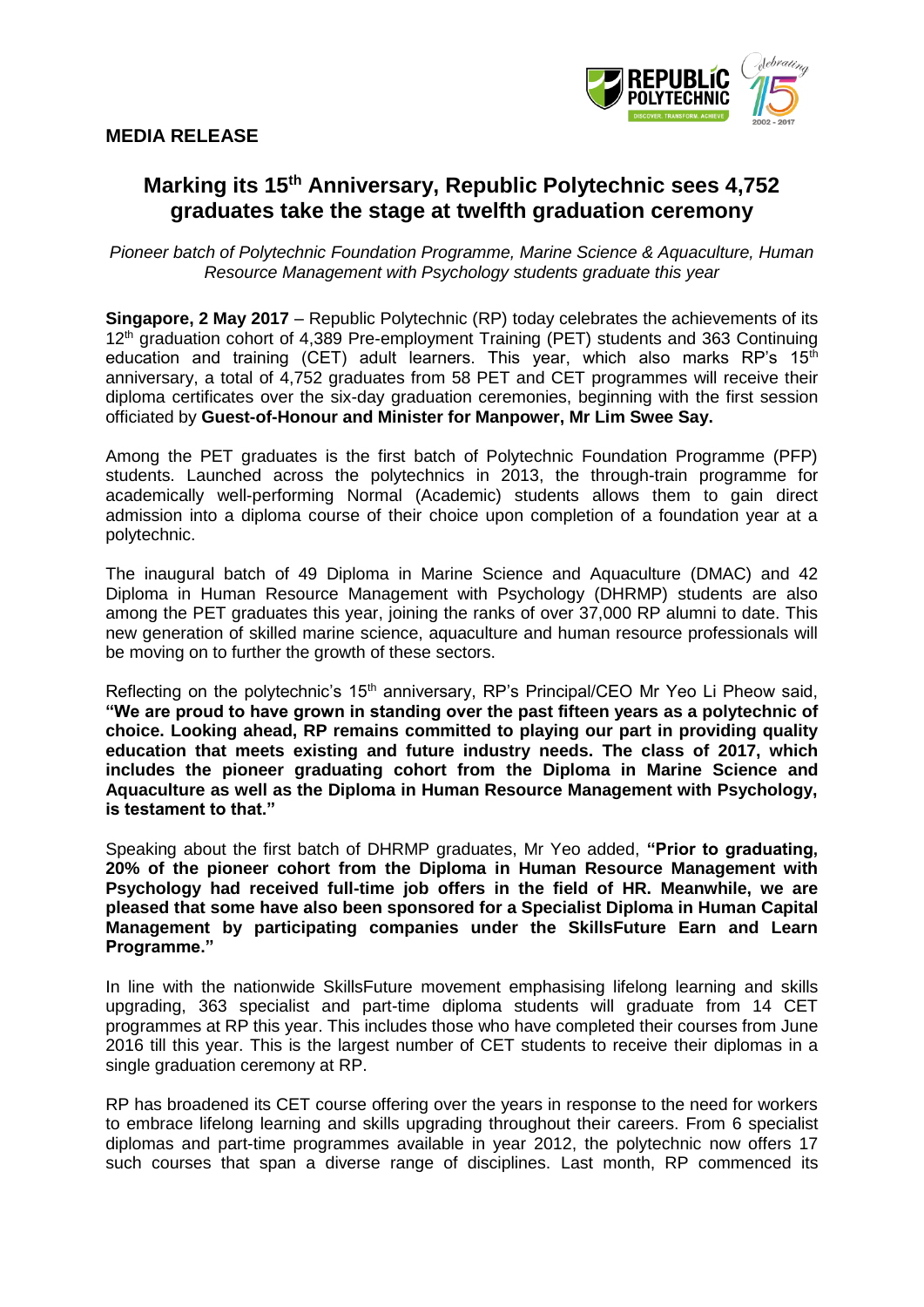

Specialist Diploma in Communication Strategies for Social Media, a course designed to meet the growing demand for social and digital media professionals.

As the appointed Sector Coordinator and Programme Manager for the Logistics and Supply Chain Management, Hotel Operations and Management, Biomedical Sciences and Sports and Wellness sectors, RP administers the SkillsFuture Earn and Learn programme for these sectors. The polytechnic also offers modular skills-based CET courses to provide working adults with flexible and bite-sized learning options for skills training and upgrading.

At the graduation ceremony, Mr Yeo also reiterated RP's continued support for its graduates and working professionals to upgrade their skills in order to keep up with the latest industry developments. He said, "**The diverse range of CET courses offered by RP provides opportunities for those looking to upgrade their skills to stay employable amidst the evolving economic landscape. In addition, the RP Career Centre's services and activities, including industry talks and job recruitment fairs, remain available to our graduates. We therefore encourage our graduates and working adults to pursue these opportunities for skills development as an integral part of one's career progression.**"

An annual survey conducted among RP's Industry Immersion Programme (IIP) employers also found that an overwhelming majority of students were considered positively for full-time hire.

Referring to the latest Graduate Employment Survey conducted in 2016, Mr Yeo expressed confidence in the employment outlook for RP graduates. **"Reflecting the industry's continued demand for polytechnic graduates to drive the economy, we are delighted that RP's post-NS eligible graduates have a high employment rate of 96.3% while the average salary for our fresh graduates has also risen,"** said Mr Yeo.

Top-performing students were also recognised for their outstanding all-rounded achievements. They include the following:

### **BOARD OF GOVERNORS AWARD FOR THE MOST OUTSTANDING GRADUATE OF THE YEAR**

Aqilah Faaiqah Binte Haji Shamsuri from the School of Applied Science received the *Board of Governors Award* this year for her exceptional achievements in her studies and extracurricular activities.

#### **NGEE ANN KONGSI AWARD**

Tang Lian Kwang from the School of Applied Science received the *Ngee Ann Kongsi Award*, which is presented to the most distinguished graduate of the year who has excelled academically in their studies.

#### **LEE KUAN YEW AWARD**

Clarissa Bernice Quah from the School of Applied Science, and Clive Chia Chun and Kerwin Tan Jun Xiong, both from the School of Engineering, received the *Lee Kuan Yew Award for Mathematics and Science* for their excellent performance in mathematics and science modules, and their overall academic performance during their studies at the polytechnic. Clive Chia Chun is also from the first batch of RP Polytechnic Foundation Programme (PFP) graduates.